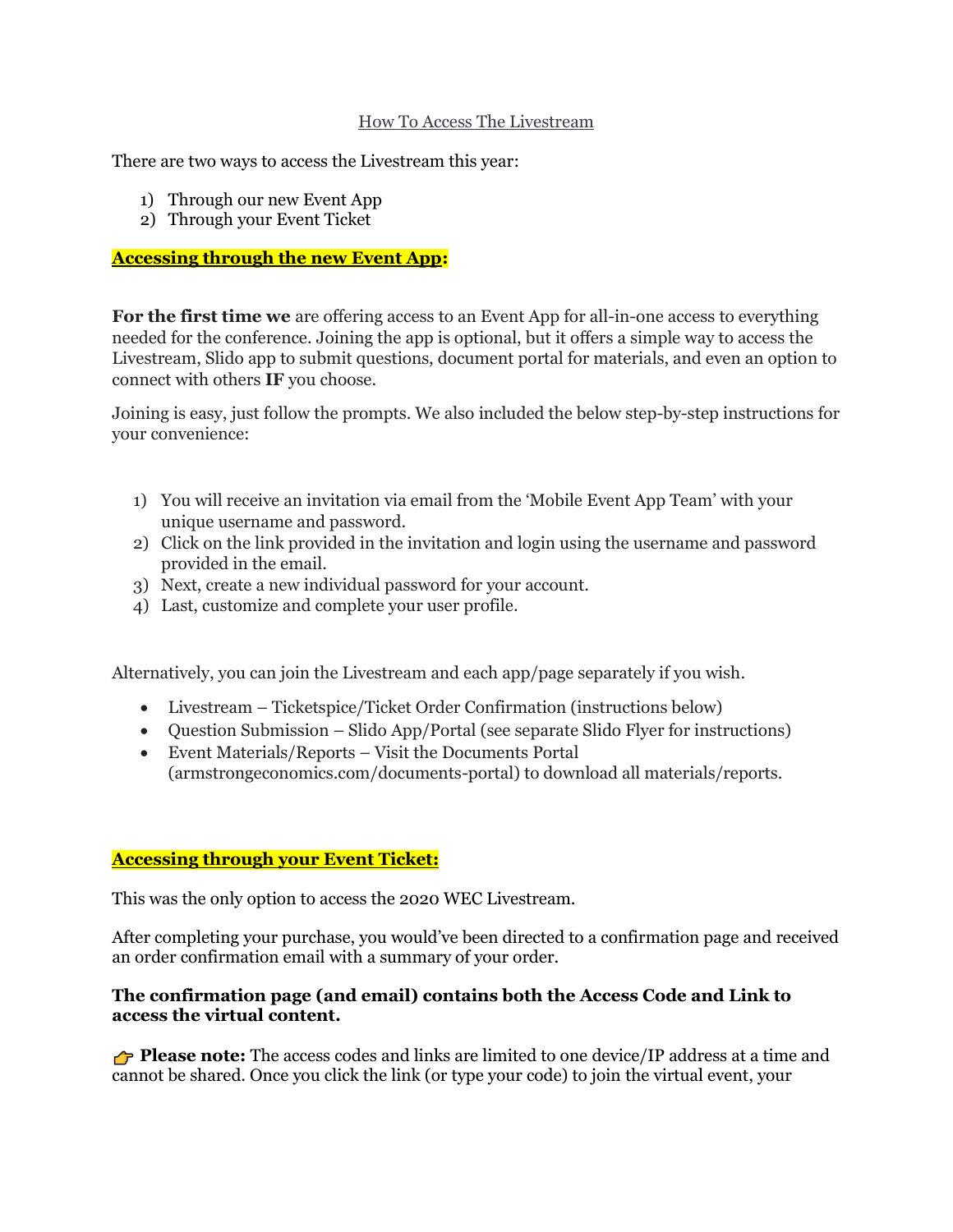session will be locked to that device/IP address for one hour before you are able to switch to a different device. So please make sure to access on the device you wish to watch the event.

# **Here there are a few options to access the virtual event:**

**Option #1** - Click the link on the confirmation page (pictured below) titled 'Digital Pass'



**Option #2** - Click the link in your order confirmation email (pictured below) titled 'Access Online Event', OR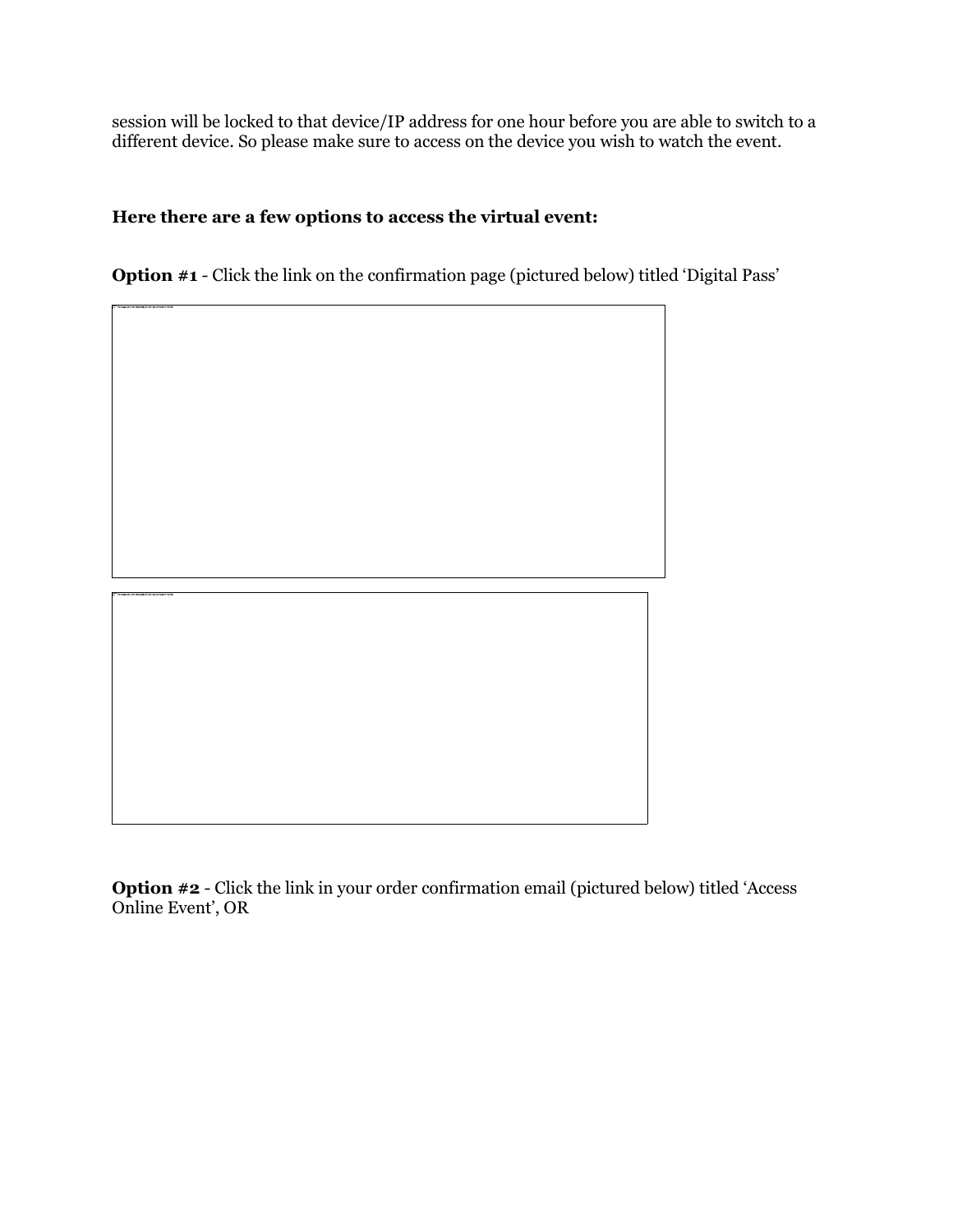

Option #3 - Return to the **[ticketing page](https://armstrongeconomics.ticketspice.com/2020-world-economic-conference-us)** and plug in your access code.

• To do this click the link at the top of the ticketing page



• Then enter your access code on the page below: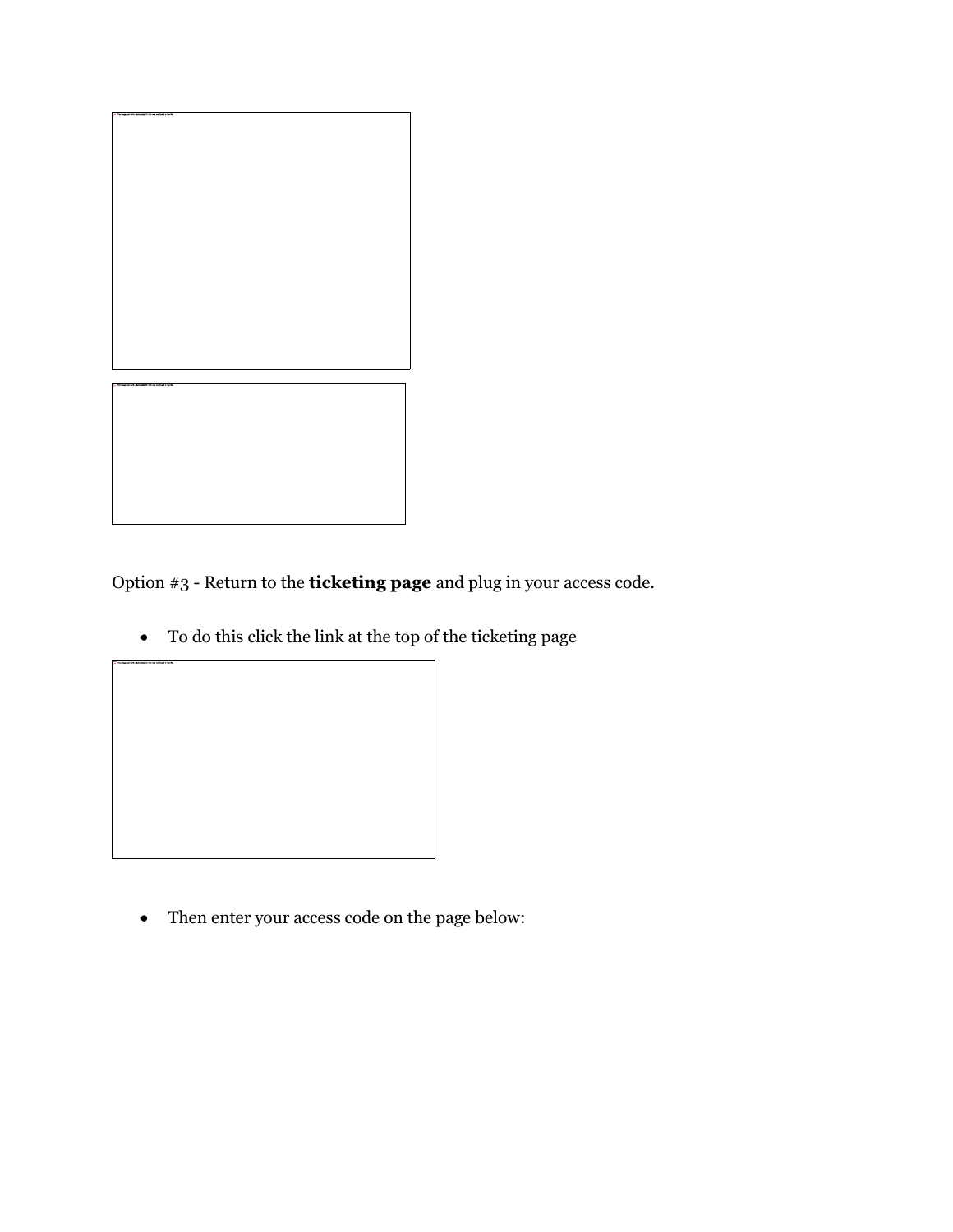

**Access Codes** can also be located either on the order confirmation page or your order confirmation email (both below).

• Confirmation page:

• Order Confirmation email: